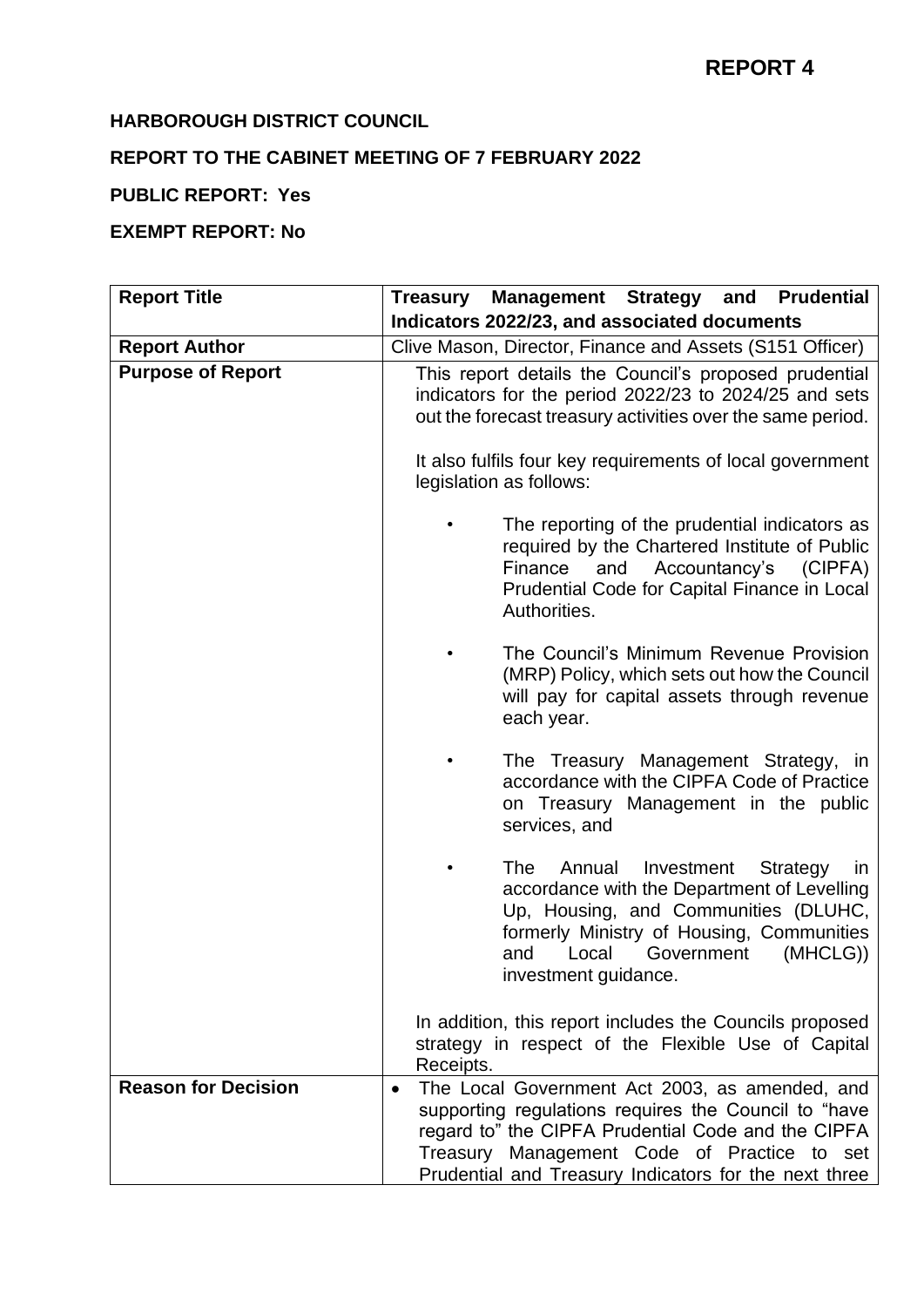|                                               | years to ensure that the Council's capital investment<br>plans are affordable, prudent and sustainable.                                                                                                                                                                                                                                              |  |  |  |
|-----------------------------------------------|------------------------------------------------------------------------------------------------------------------------------------------------------------------------------------------------------------------------------------------------------------------------------------------------------------------------------------------------------|--|--|--|
|                                               | The Council is also required by the Local Government<br>$\bullet$<br>Act 2003 to undertake an annual review of its policy for<br>calculating the minimum revenue provision (MRP) for<br>repayment of external debt.                                                                                                                                  |  |  |  |
|                                               | The Act requires the Council to set out its treasury<br>strategy for borrowing and to prepare an Annual<br>Investment Strategy. This sets out the Council's<br>policies for managing its investments and for giving<br>priority to the security and<br>liquidity<br>of<br>those<br>investments.                                                      |  |  |  |
| Portfolio (holder)                            | <b>Councillor James Hallam, Finance</b>                                                                                                                                                                                                                                                                                                              |  |  |  |
| <b>Corporate Priorities</b>                   | <b>YOUR COUNCIL: creative, proactive and efficient</b>                                                                                                                                                                                                                                                                                               |  |  |  |
|                                               | CO <sub>8</sub><br>Deliver Financial Sustainability for the future                                                                                                                                                                                                                                                                                   |  |  |  |
| <b>Financial Implications</b>                 | These are covered in detail in this report. The current<br>$\bullet$<br>investments at 31 December 2021 are attached at<br><b>Appendix 7.</b>                                                                                                                                                                                                        |  |  |  |
| <b>Risk Management</b><br><b>Implications</b> | Management of the Council's financial resources is key<br>٠<br>to achieving targets set out in the budget. Security of<br>the Council's money in the current banking market is<br>paramount.                                                                                                                                                         |  |  |  |
| <b>Environmental Implications</b>             | None<br>$\bullet$                                                                                                                                                                                                                                                                                                                                    |  |  |  |
| <b>Legal Implications</b>                     | This report covers the requirement for capital financing<br>$\bullet$<br>and treasury management as set out in the Local<br>Government Act 2003 and subsequent Regulations.                                                                                                                                                                          |  |  |  |
| <b>Equality Implications</b>                  | <b>None</b>                                                                                                                                                                                                                                                                                                                                          |  |  |  |
| <b>Data Protection Implications</b>           | <b>None</b><br>$\bullet$                                                                                                                                                                                                                                                                                                                             |  |  |  |
| <b>Consultation</b>                           | The Prudential Indicators contained within this report<br>$\bullet$<br>have been compiled to take account of the borrowing<br>requirements and available resources determined as<br>part of the Council's capital programme and overall<br>budget setting process. Members and officers have<br>been involved in the budget process from the outset. |  |  |  |
| <b>Options</b>                                | <b>None</b><br>$\bullet$                                                                                                                                                                                                                                                                                                                             |  |  |  |
| <b>Background Papers</b>                      | Treasury Management, Prudential Code, and Budget<br>$\bullet$<br>working papers held in Finance.                                                                                                                                                                                                                                                     |  |  |  |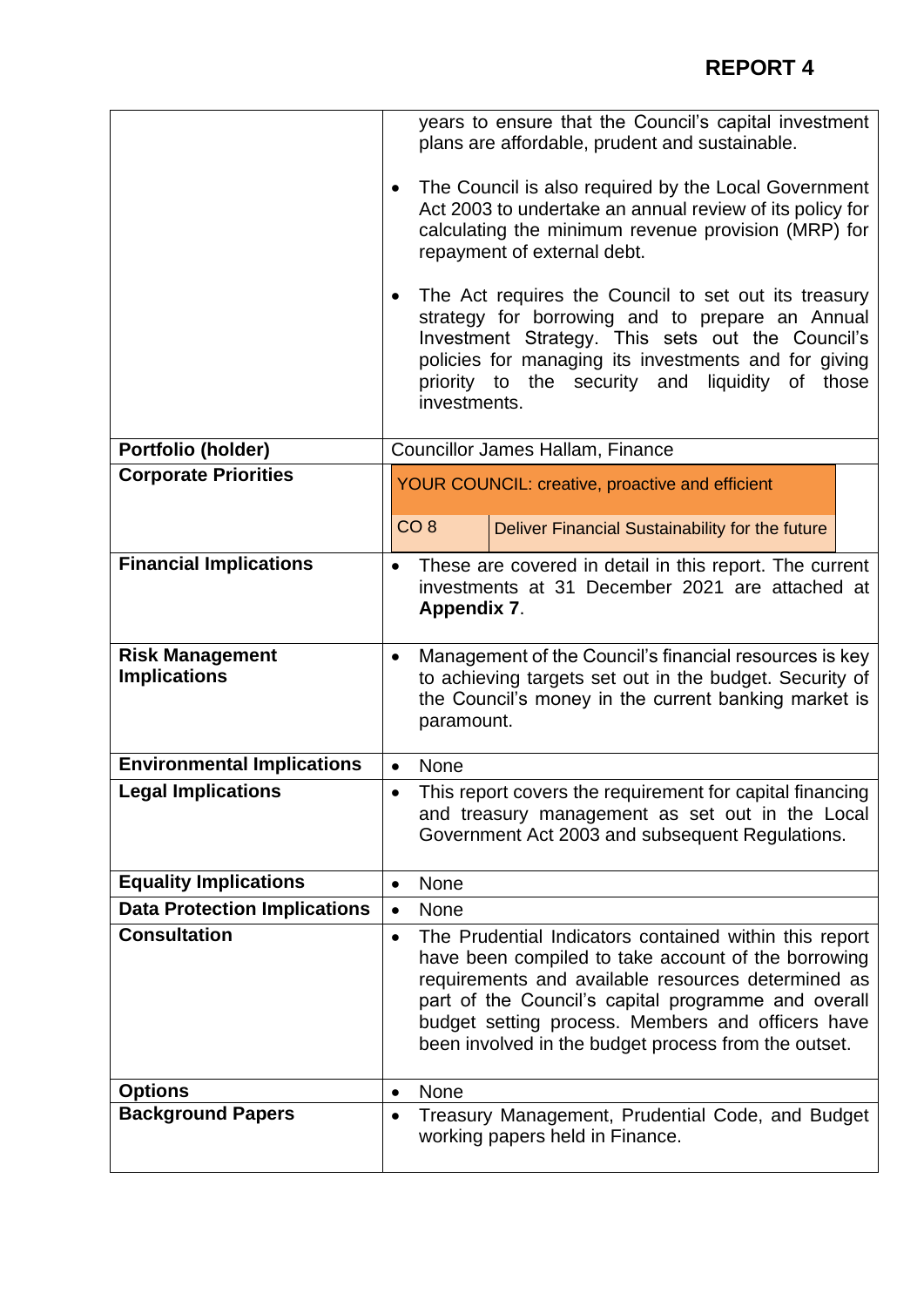| <b>Appendices</b>     | $\mathbf 1$<br>$\overline{2}$<br>3<br>$\overline{\mathbf{4}}$<br>5<br>6<br>$\overline{7}$<br>8<br>9 | <b>Treasury Management Strategy and Prudential</b><br>Indicators for 2022/23<br>Detailed Criteria for Investment of Surplus Funds<br><b>Interest Rate Forecasts</b><br><b>Economic Background</b><br><b>External Debt Analysis</b><br><b>Counterparty List</b><br>Investments at 31 December 2021<br><b>Prudential Code Definitions</b><br><b>Flexible use of Capital Receipts Strategy</b> |
|-----------------------|-----------------------------------------------------------------------------------------------------|---------------------------------------------------------------------------------------------------------------------------------------------------------------------------------------------------------------------------------------------------------------------------------------------------------------------------------------------------------------------------------------------|
| <b>Recommendation</b> | $\bullet$<br>$\bullet$                                                                              | To approve the capital prudential indicators<br>and limits for 2022/23 to 2024/25 contained<br>within Appendix 1.<br>To approve the Minimum Revenue Provision                                                                                                                                                                                                                               |
|                       | $\bullet$                                                                                           | (MRP) Statement, contained within Appendix 1.<br>To approve the Treasury Management Strategy<br>2022/23 and the treasury prudential indicators<br>contained in Appendix 1, including the<br><b>Authorised Borrowing Limit for the Council.</b>                                                                                                                                              |
|                       | $\bullet$                                                                                           | To approve the 2022/23 Annual Investment<br>Strategy for treasury investments contained in<br>Appendix 1 and the detailed criteria included in<br><b>Appendix 2.</b>                                                                                                                                                                                                                        |
|                       | $\bullet$                                                                                           | To approve the inclusion of Market Harborough<br><b>Building Society on the list of approved</b><br>counterparties.                                                                                                                                                                                                                                                                         |
|                       | $\bullet$                                                                                           | To approve the Flexible Use of Capital Receipts<br>Strategy.                                                                                                                                                                                                                                                                                                                                |

# **Key Facts**

# **Background**

1.1 The Council is required to operate a balanced budget, which broadly means that cash raised during the year will meet cash expenditure. Part of the treasury management operation is to ensure that this cash flow is adequately planned, with cash being available when it is needed. Surplus monies are invested in low-risk counterparties or instruments commensurate with the Council's low risk appetite, providing adequate liquidity initially before considering investment return.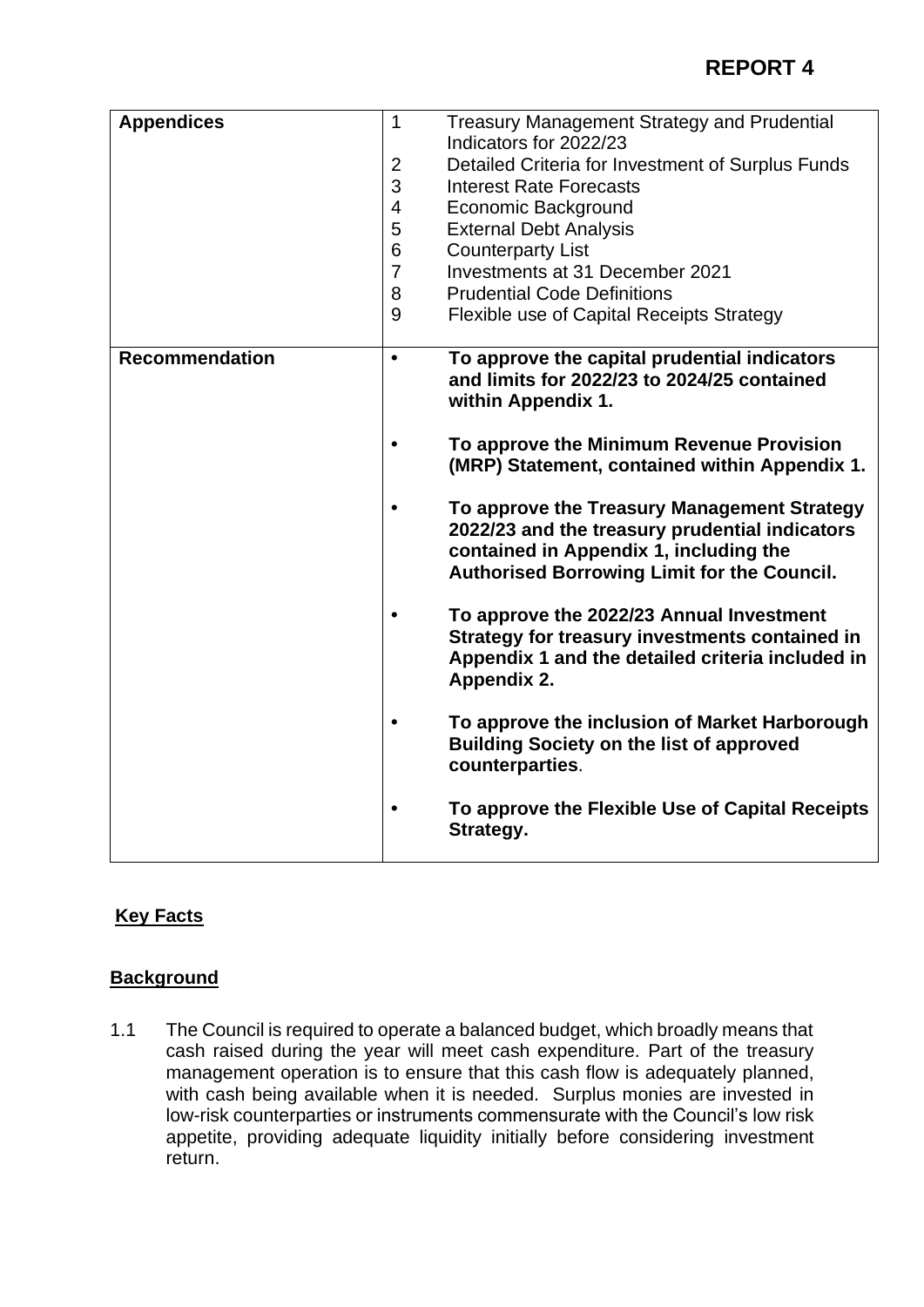- 1.2 The second main function of the treasury management service is the funding of the Council's capital plans. These capital plans provide a guide to the borrowing need of the Council essentially the longer-term cash flow planning, to ensure that the Council can meet its capital spending obligations. This management of longer-term cash may involve arranging long or short-term loans or using underlying cash flow surpluses. On occasion, when it is prudent and economic, any debt previously drawn may be restructured to meet Council risk or cost objectives.
- 1.3 The contribution the treasury management function makes to the authority is critical, as the balance of debt and investment operations ensure liquidity or the ability to meet spending commitments as they fall due, either on day-to-day revenue or for larger capital projects. The treasury operations will see a balance of the interest costs of debt and the investment income arising from cash deposits affecting the available budget. Since cash balances generally result from reserves and balances, it is paramount to ensure adequate security of the sums invested, as a loss of principal will in effect result in a loss to the General Fund Balance.
- 1.4 CIPFA defines treasury management as:

*"The management of the local authority's investments and cash flows, its banking, money market and capital market transactions; the effective control of the risks associated with those activities; and the pursuit of optimum performance consistent with those risks."*

- 1.5 Whilst any commercial initiatives or loans to third parties will impact on the treasury function, these activities are generally classed as non-treasury or nonfinancial activities, (arising usually from capital expenditure), and are separate from the day-to-day treasury management activities.
- 1.6 Members in the past have shown their desire to support local business and therefore to include Market Harborough Building Society on the list of Counterparties for the Council in support of the Corporate Priority "a safe, enterprising and vibrant place". As a small Building Society, it does not meet the minimum requirements of the proposed Annual Investment Strategy and as such would normally be excluded. This report asks Members to consider whether they wish to keep Market Harborough Building Society on the counterparty list (showing which counterparties the Council can make investments with) for the financial year 2022/23 subject to a monetary limit of £2 million.

## **Reporting Requirements**

- 1.7 **Capital Strategy**: The CIPFA 2017 Prudential and Treasury Management Codes require all local authorities to prepare a capital strategy report, which will provide the following:
	- (a) a high-level long-term overview of how capital expenditure, capital financing and treasury management activity contribute to the provision of services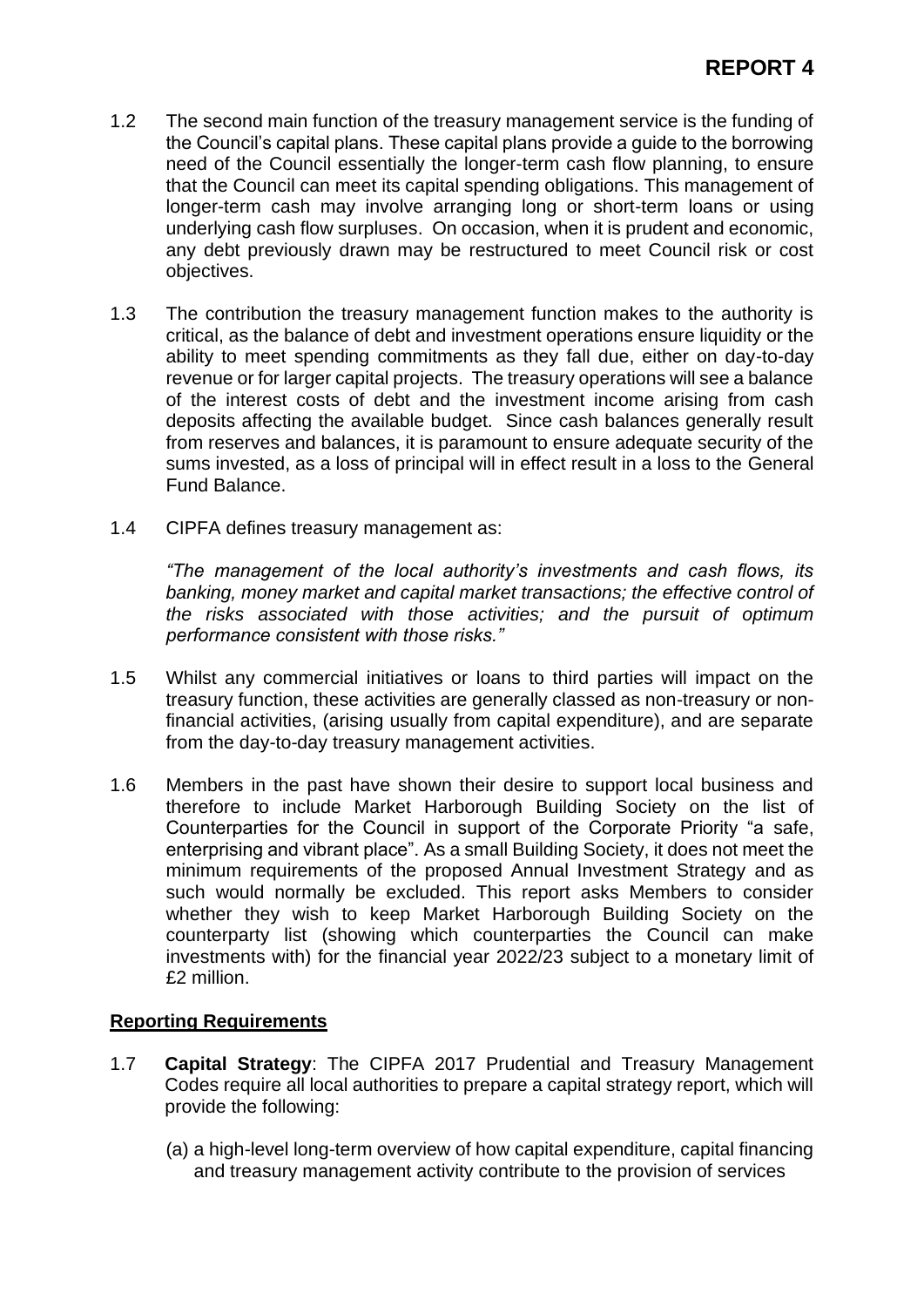- (b) an overview of how the associated risk is managed
- (c) the implications for future financial sustainability
- 1.8 The aim of this capital strategy is to ensure that all elected members on the full council fully understand the overall long-term policy objectives and resulting capital strategy requirements, governance procedures and risk appetite.

#### 1.9 **Treasury Management Reporting**:

The Council is required to receive and approve, as a minimum, three main treasury reports each year, which incorporate a variety of policies, estimates and actuals.

#### 1.10 **Prudential and treasury indicators and treasury strategy** (Appendix 1) - The first, and most important report is forward looking and covers:

- the capital plans, (including prudential indicators).
- a minimum revenue provision (MRP) policy, (how residual capital expenditure is charged to revenue over time).
- the treasury management strategy, (how the investments and borrowings are to be organised), including treasury indicators, and
- an investment strategy, (the parameters on how investments are to be managed
- 1.11 **A mid-year treasury management report** This is primarily a progress report and will update members on the capital position, amending prudential indicators as necessary, and whether any policies require revision.
- 1.12 **An annual treasury report** This is a backward-looking review document and provides details of a selection of actual prudential and treasury indicators and actual treasury operations compared to the estimates within the strategy.
- 1.13 **Scrutiny**: The above reports are required to be adequately scrutinised before being recommended to the Council.

## **Significant Changes**

- 1.14 **Multi-asset vehicles** have been added to the types of investment listed in the Criteria for Investment detailed in **Appendix 2**. This is because the Director of Finance and Assets has commissioned a review of the Council's investments by its treasury advisors, Link Group, with a view to diversifying by investing in multi-asset vehicles to gain improved returns. Multi-asset vehicles are a combination of asset classes (such as cash, equity or bonds) and provide a greater degree of diversification than investing in a single asset class. Review of the long- term cash flow has revealed up to £6 million is available to invest in a risk managed way.
- 1.15 **MRP policy,** a change to this was approved by Council in December 2021. The method used to calculate MRP has been revised, and the change has been embedded in the 2022/23 policy detailed in **Appendix 1.**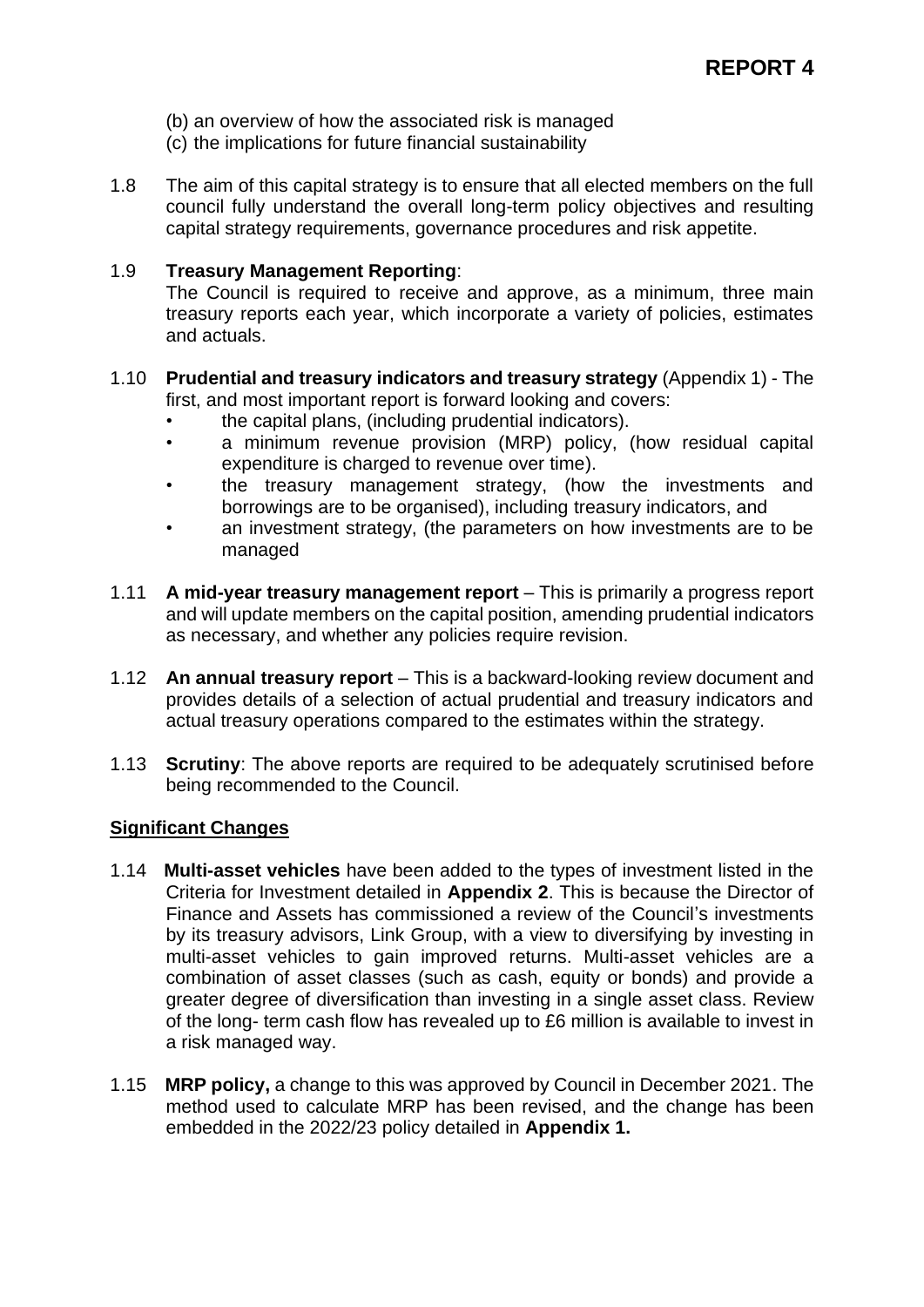## **2021 revised CIPFA Treasury Management Code and Prudential Code**

- 1.16 CIPFA published the revised codes on 20th December 2021 and has stated that formal adoption is not required until the 2023/24 financial year. This Council has to have regard to these codes of practice when it prepares the Treasury Management Strategy Statement and Annual Investment Strategy, and also related reports during the financial year, which are taken to Full Council for approval.
- 1.17 The revised codes will have the following implications:
	- a requirement for the Council to adopt a new debt liability benchmark treasury indicator to support the financing risk management of the capital financing requirement.
	- clarify what CIPFA expects a local authority to borrow for and what they do not view as appropriate. This will include the requirement to set a proportionate approach to commercial and service capital investment.
	- address environmental, social and governance (ESG) issues within the Capital Strategy.
	- require implementation of a policy to review commercial property, with a view to divest where appropriate.
	- create new Investment Practices to manage risks associated with non-treasury investment (similar to the current Treasury Management Practices (TMPs)).
	- ensure that any long-term treasury investment is supported by a business model.
	- a requirement to effectively manage liquidity and longer-term cash flow requirements.
	- amendment to TMP1 to address ESG policy within the treasury management risk framework.
	- amendment to the knowledge and skills register for individuals involved in the treasury management function - to be proportionate to the size and complexity of the treasury management conducted by each council.
	- a new requirement to clarify reporting requirements for service and commercial investment, (especially where supported by borrowing/leverage).
- 1.18 In addition, all investments and investment income must be attributed to one of the following three purposes: -

## **Treasury management**

Arising from the organisation's cash flows or treasury risk management activity, this type of investment represents balances which are only held until the cash is required for use. Treasury investments may also arise from other treasury risk management activity which seeks to prudently manage the risks, costs or income relating to existing or forecast debt or treasury investments.

## **Service delivery**

Investments held primarily and directly for the delivery of public services including housing, regeneration and local infrastructure. Returns on this category of investment which are funded by borrowing are permitted only in